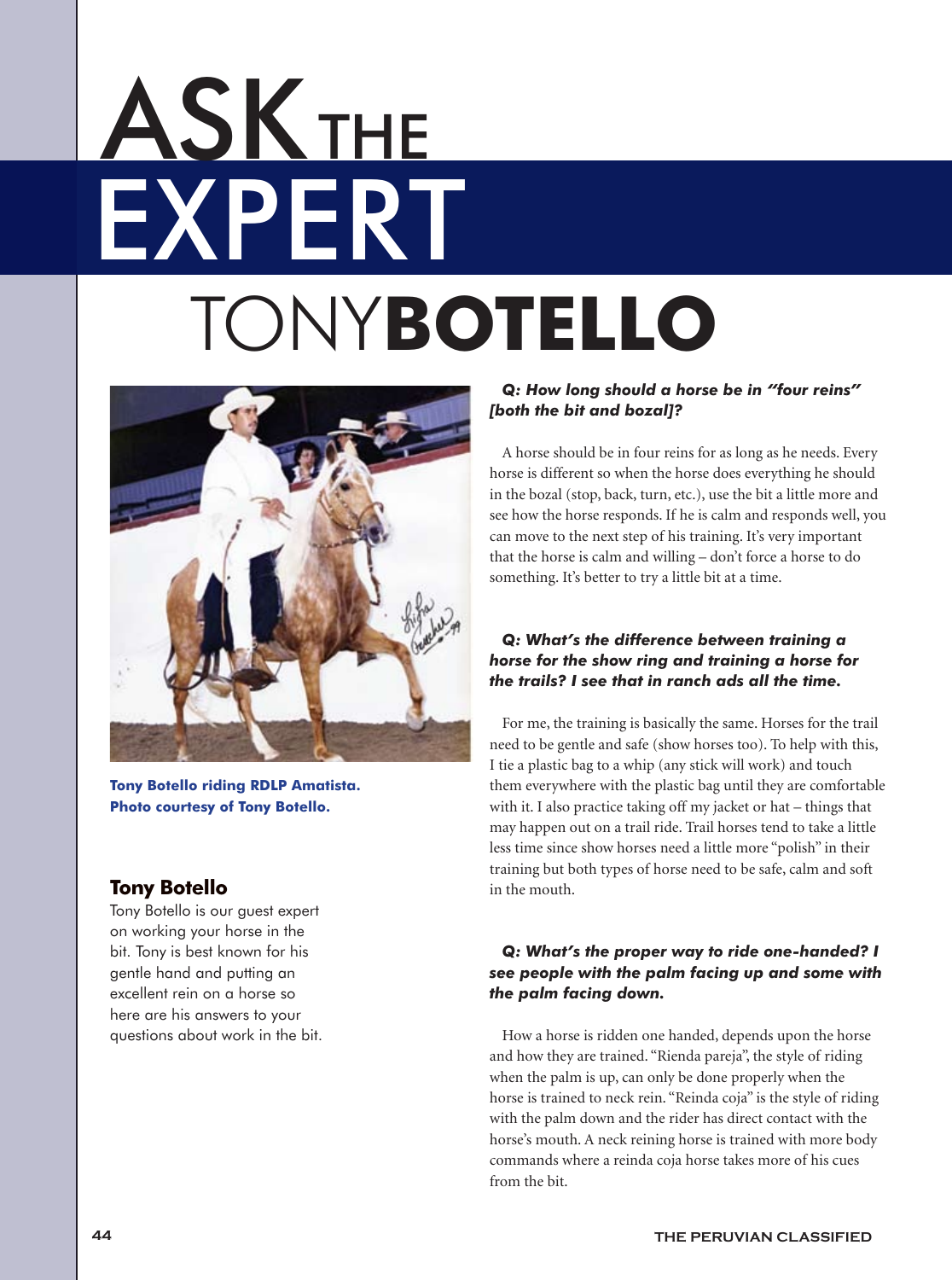### Ask the Expert



**Tony with DR El Patron showing false collection. Note the lack of roundness in the body, particularly in the neck and the rump. The headset is also too high and the gait not as synchronized as it should be.**

**Tony with Patron again but this time the horse is properly collected. The body of the horse is round and the headset is much better, even with a relaxed loose rein.**

*Q: How can a horse be "collected" if the reins are loose? Maybe I don't really understand what collection is but I thought that when you collect a horse, you tighten the reins.*

Collection involves the whole body of the horse and making it round and supple. Just pulling on the reins will not do that. It actually does the opposite, hollowing out the back, making the horse stiff. Collection is roundness of the horse's whole body.

#### *Q: What makes the Peruvian bit "just right" for the Peruvian Paso? People tell me it's the only bit I can use on my horse.*

In my experience, you don't have to use a Peruvian bit. If the horse works well in the bozal, they will work well in any bit. For example, I sometimes use a Pelham bit to help a horse drop his head, walk and relax. I then move the horse to a Peruvian bit once the horse is secure, quiet and light in the rein.



**Tony getting DR Aniversaro de la Vega accustomed to the plastic bag all over his body, so he will be relaxed despite an encounter with an object that would ordinarily startle him.**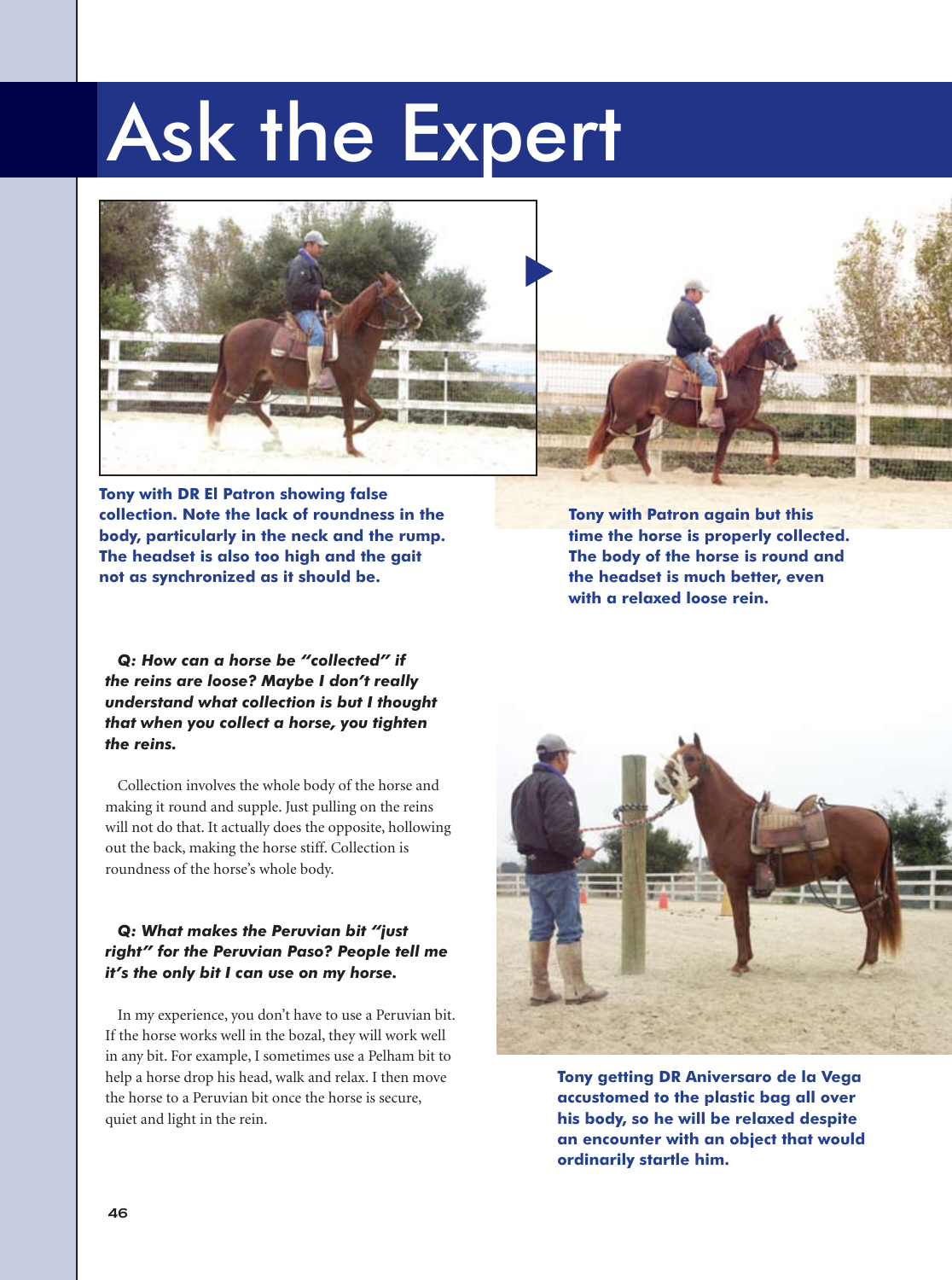

*Q: What do you do to retrain a horse when they are hard in the mouth? I have a gelding I just bought and he pulls so hard I think my arms are going to fall off. Any tips are appreciated. Thanks!*

It's harder to retrain a horse than it is to train a young horse from the beginning but the best thing to do is to put your horse back into the bozal or four-reins, depending how hard they are in the mouth. I do a lot of slow work with this type of horse – sidestepping, big circles and other exercises where the horse bends his whole body. I also work to get the horse to drop his head and a lot of walking so the horse will work and be totally relaxed. Slow, patient work is important when working with this type of horse.

**Aniversario with a cabeson. Note the looseness of the side reins and the flexion of the neck.**